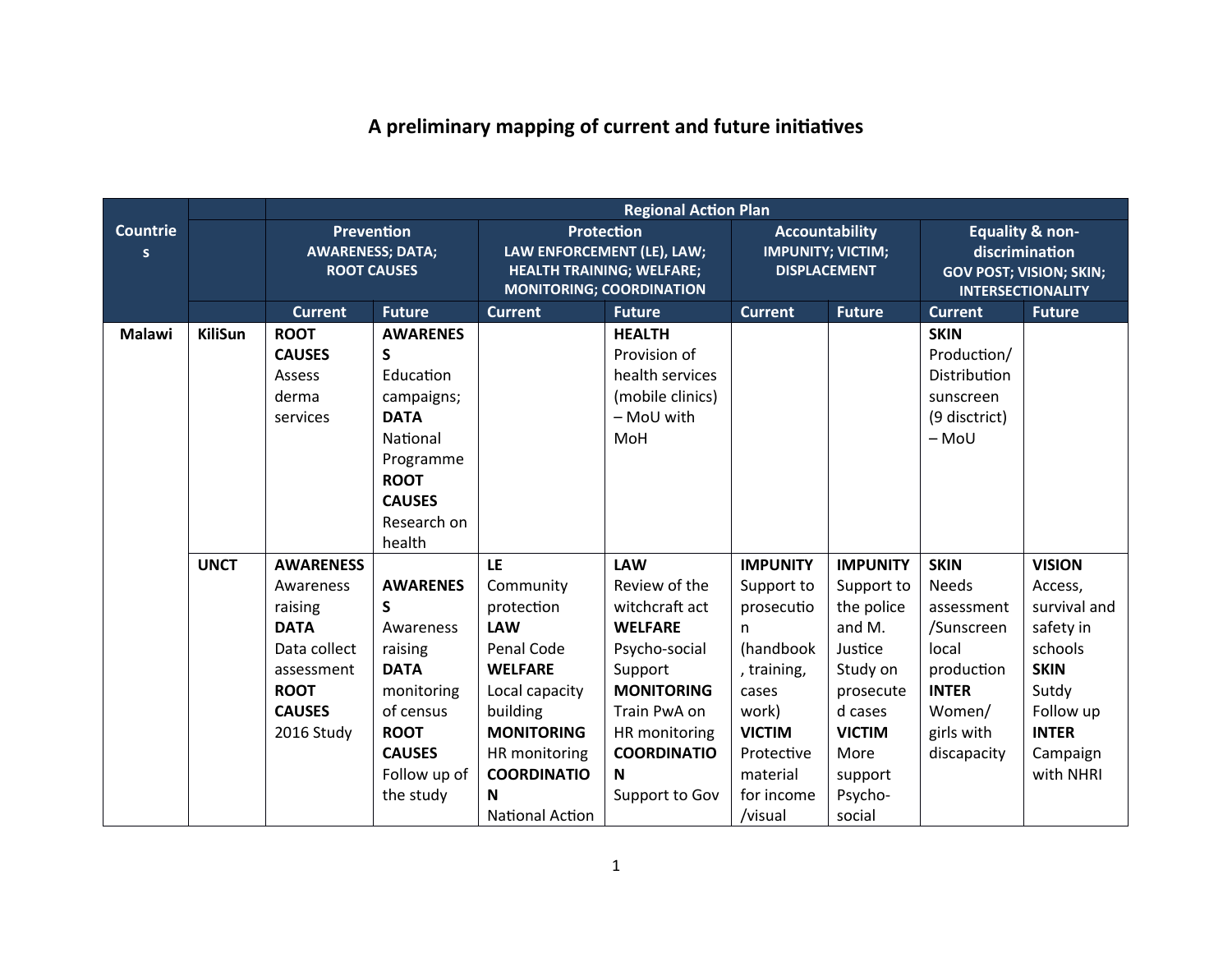|                       |                | <b>Regional Action Plan</b>                                 |                 |                                                                                                                        |                 |                                                                          |               |                                                                                                            |               |
|-----------------------|----------------|-------------------------------------------------------------|-----------------|------------------------------------------------------------------------------------------------------------------------|-----------------|--------------------------------------------------------------------------|---------------|------------------------------------------------------------------------------------------------------------|---------------|
| <b>Countrie</b><br>s. |                | Prevention<br><b>AWARENESS; DATA;</b><br><b>ROOT CAUSES</b> |                 | <b>Protection</b><br>LAW ENFORCEMENT (LE), LAW;<br><b>HEALTH TRAINING; WELFARE;</b><br><b>MONITORING; COORDINATION</b> |                 | <b>Accountability</b><br><b>IMPUNITY; VICTIM;</b><br><b>DISPLACEMENT</b> |               | <b>Equality &amp; non-</b><br>discrimination<br><b>GOV POST; VISION; SKIN;</b><br><b>INTERSECTIONALITY</b> |               |
|                       |                | <b>Current</b>                                              | <b>Future</b>   | <b>Current</b>                                                                                                         | <b>Future</b>   | <b>Current</b>                                                           | <b>Future</b> | <b>Current</b>                                                                                             | <b>Future</b> |
|                       |                |                                                             |                 | Plan support                                                                                                           |                 | devises<br>and<br>sunscreen                                              | support       |                                                                                                            |               |
| <b>Malawi</b>         | <b>Standin</b> |                                                             | <b>AWARENES</b> | <b>HEALTH</b>                                                                                                          | <b>HEALTH</b>   |                                                                          |               | <b>SKIN</b>                                                                                                | <b>SKIN</b>   |
| (cont.)               | g Voice        |                                                             | S               | <b>TRAINING</b>                                                                                                        | <b>TRAINING</b> |                                                                          |               | Established                                                                                                | Consolidate   |
|                       |                |                                                             | Genetics-       | Skin cancer                                                                                                            | Consolidated    |                                                                          |               | prevention                                                                                                 | d             |
|                       |                |                                                             | based           | prevention                                                                                                             | prevention      |                                                                          |               | programme                                                                                                  | prevention    |
|                       |                |                                                             | engagement      | programme                                                                                                              | programme       |                                                                          |               |                                                                                                            | programme     |
|                       |                |                                                             | ; Youth         |                                                                                                                        |                 |                                                                          |               |                                                                                                            |               |
|                       |                |                                                             | media           |                                                                                                                        |                 |                                                                          |               |                                                                                                            |               |
|                       |                |                                                             | training;       |                                                                                                                        |                 |                                                                          |               |                                                                                                            |               |
|                       |                |                                                             | global          |                                                                                                                        |                 |                                                                          |               |                                                                                                            |               |
|                       |                |                                                             | awareness       |                                                                                                                        |                 |                                                                          |               |                                                                                                            |               |
|                       |                |                                                             | <b>DATA</b>     |                                                                                                                        |                 |                                                                          |               |                                                                                                            |               |
|                       |                |                                                             | Health data;    |                                                                                                                        |                 |                                                                          |               |                                                                                                            |               |
|                       |                |                                                             | women           |                                                                                                                        |                 |                                                                          |               |                                                                                                            |               |
|                       |                |                                                             | group           |                                                                                                                        |                 |                                                                          |               |                                                                                                            |               |
| Mozam-                | <b>UNCT</b>    | <b>AWARENESS</b>                                            | <b>AWARENES</b> | <b>WELFARE</b>                                                                                                         | <b>LE</b>       |                                                                          | <b>VICTIM</b> |                                                                                                            | <b>VISION</b> |
| bique                 | $(2017 -$      | Celebration                                                 | S               | Community                                                                                                              | Police and      |                                                                          | <b>PWA</b>    |                                                                                                            | School        |
|                       | 2019)          | of the                                                      | School          | child                                                                                                                  | prosecutors     |                                                                          | victims of    |                                                                                                            | community     |
|                       |                | International                                               | community       | protection                                                                                                             | have increased  |                                                                          | trafficking   |                                                                                                            | has access    |
|                       |                | Albinism                                                    | has access      | committees are                                                                                                         | capacity to     |                                                                          | and their     |                                                                                                            | to            |
|                       |                | Awareness                                                   | to global       | addressing                                                                                                             | investigate and |                                                                          | families      |                                                                                                            | information   |
|                       |                | Day (IAAD) -                                                | citizenship     | multiple                                                                                                               | prosecute       |                                                                          | receive       |                                                                                                            | and           |
|                       |                | 13 June with                                                | education       | vulnerabilities                                                                                                        | crimes against  |                                                                          | direct        |                                                                                                            | knowledge     |
|                       |                | the                                                         | teaching        | of families and                                                                                                        | PWA; PWA        |                                                                          | assistance    |                                                                                                            | on human      |
|                       |                | Government                                                  | materials       | children;                                                                                                              | associations,   |                                                                          |               |                                                                                                            | rights and    |
|                       |                | and CSOs                                                    | Key actors      | Children and                                                                                                           | community       |                                                                          | PWA have      |                                                                                                            | albinism      |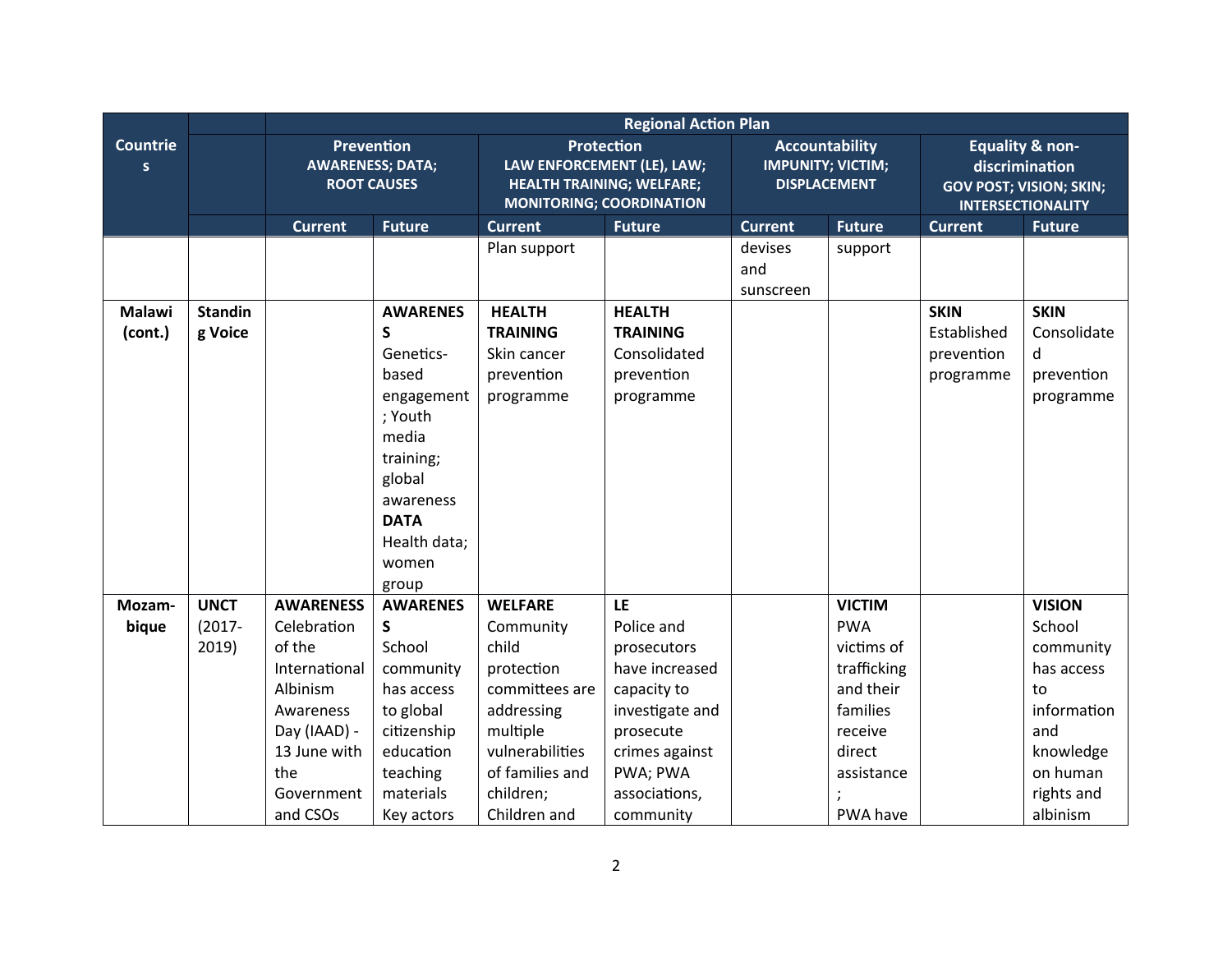|                                 |                                                                                                                                                                                                                                 | <b>Regional Action Plan</b>                                                                                                                                                                                                                                                                                                                                    |                                                                                                                                                                                     |                                                                                                                                                                                                                                                                                                                                                                                                                         |                |                                                                                             |                                                                                                            |                                                                                                                                                                                                                                                                               |  |
|---------------------------------|---------------------------------------------------------------------------------------------------------------------------------------------------------------------------------------------------------------------------------|----------------------------------------------------------------------------------------------------------------------------------------------------------------------------------------------------------------------------------------------------------------------------------------------------------------------------------------------------------------|-------------------------------------------------------------------------------------------------------------------------------------------------------------------------------------|-------------------------------------------------------------------------------------------------------------------------------------------------------------------------------------------------------------------------------------------------------------------------------------------------------------------------------------------------------------------------------------------------------------------------|----------------|---------------------------------------------------------------------------------------------|------------------------------------------------------------------------------------------------------------|-------------------------------------------------------------------------------------------------------------------------------------------------------------------------------------------------------------------------------------------------------------------------------|--|
| <b>Countrie</b><br>$\mathsf{s}$ |                                                                                                                                                                                                                                 | Prevention<br><b>AWARENESS; DATA;</b><br><b>ROOT CAUSES</b>                                                                                                                                                                                                                                                                                                    |                                                                                                                                                                                     | <b>Protection</b><br>LAW ENFORCEMENT (LE), LAW;<br><b>HEALTH TRAINING; WELFARE;</b><br><b>MONITORING; COORDINATION</b>                                                                                                                                                                                                                                                                                                  |                | <b>Accountability</b><br><b>IMPUNITY; VICTIM;</b><br><b>DISPLACEMENT</b>                    | <b>Equality &amp; non-</b><br>discrimination<br><b>GOV POST; VISION; SKIN;</b><br><b>INTERSECTIONALITY</b> |                                                                                                                                                                                                                                                                               |  |
|                                 | <b>Current</b>                                                                                                                                                                                                                  | <b>Future</b>                                                                                                                                                                                                                                                                                                                                                  | <b>Current</b>                                                                                                                                                                      | <b>Future</b>                                                                                                                                                                                                                                                                                                                                                                                                           | <b>Current</b> | <b>Future</b>                                                                               | <b>Current</b>                                                                                             | <b>Future</b>                                                                                                                                                                                                                                                                 |  |
|                                 | Social media<br>awareness<br>raising<br>messages<br>throughout<br>the year<br><b>DATA</b><br>August 2017<br>General<br>Population<br>Census is<br>expected to<br>provide<br>disaggregate<br>data on<br>persons with<br>albinism | have the<br>capacity to<br>contribute<br>to the<br>protection<br>of PWA;<br>The public<br>has access<br>to<br>information<br>on<br>protection<br>of PWA and<br>fighting<br>stigmatizati<br>on and<br>discriminati<br>on;<br>The public<br>knows the<br>danger of<br>trafficking<br>of PWA and<br>how to<br>avoid it.<br><b>DATA</b><br>Specific<br>survey will | families with<br>disabilities<br>accessing social<br>actions services<br>through SIOAS<br>(Information,<br>Orientation<br>and Social<br>Support<br>services) in 40<br>neighborhoods | courts,<br>reference<br>groups and<br>human rights<br>defenders have<br>the skills and<br>knowledge to<br>provide legal<br>assistance to<br>PWA; Cross-<br>border<br>cooperation<br>between<br>Mozambique<br>and<br>neighboring<br>countries of<br>destination for<br>trafficking of<br>PWA is<br>strengthened<br><b>LAW</b><br>Advocacy on<br>the protection<br>of rights to<br>Education<br>inherent to<br>Target 4.5 |                | access to<br>informatio<br>n on<br>availability<br>and<br>access to<br>improved<br>services |                                                                                                            | <b>SKIN</b><br>Community<br>child<br>protection<br>services<br>providers<br>have<br>increased<br>capacity to<br>manage<br>cases with<br>children<br>with<br>albinism;<br>Private<br>sector is<br>sensitized<br>on how to<br>protect<br>PWA with<br>skin and eye<br>protection |  |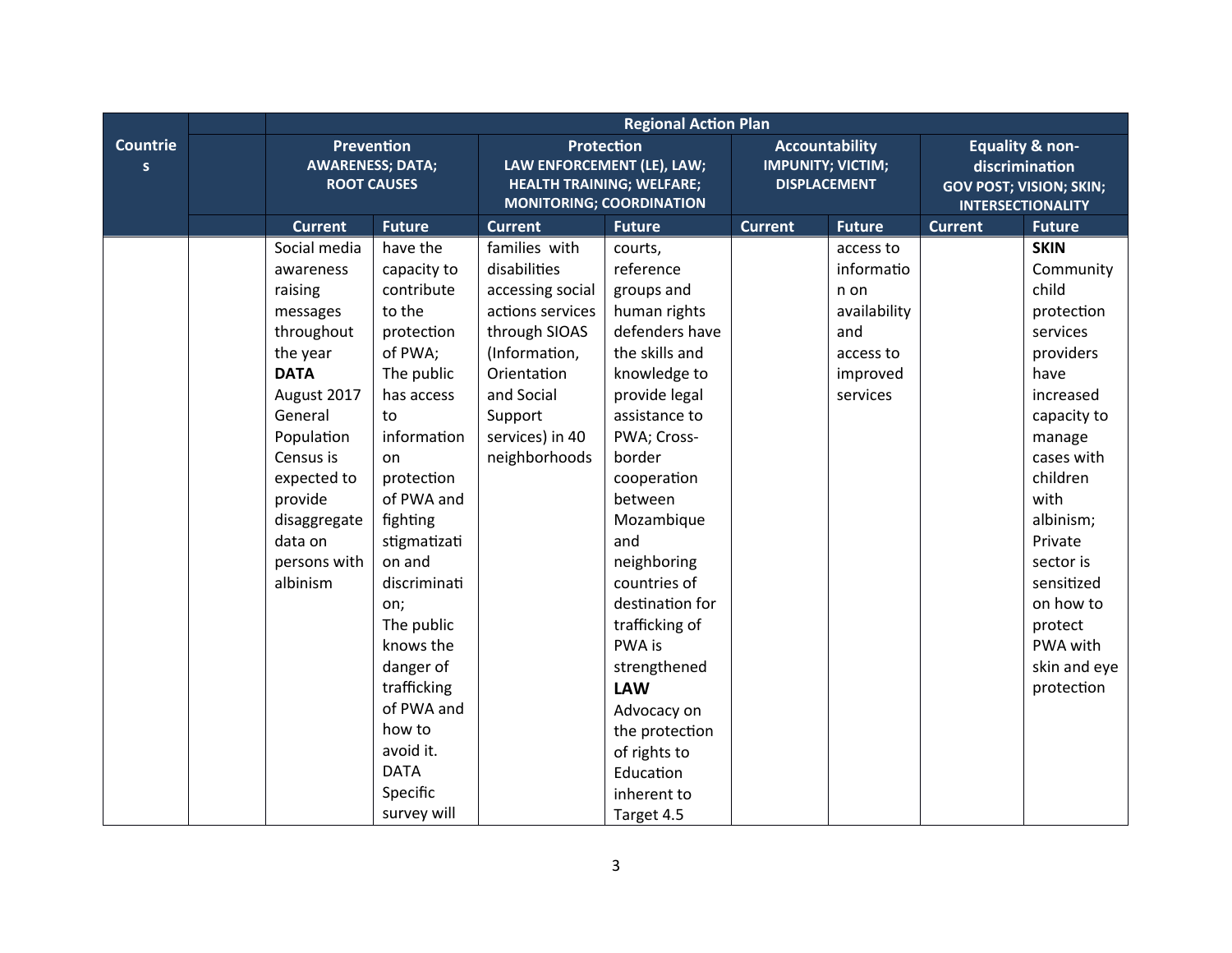|                      |                                                             |                                                                                                                                                                                                                                                                                                           |                                                                                                                        | <b>Regional Action Plan</b>                                                                                                                                                                                                                                                                                                                                                                                   |                                                                          |               |                                                                                                            |               |
|----------------------|-------------------------------------------------------------|-----------------------------------------------------------------------------------------------------------------------------------------------------------------------------------------------------------------------------------------------------------------------------------------------------------|------------------------------------------------------------------------------------------------------------------------|---------------------------------------------------------------------------------------------------------------------------------------------------------------------------------------------------------------------------------------------------------------------------------------------------------------------------------------------------------------------------------------------------------------|--------------------------------------------------------------------------|---------------|------------------------------------------------------------------------------------------------------------|---------------|
| <b>Countrie</b><br>S | Prevention<br><b>AWARENESS; DATA;</b><br><b>ROOT CAUSES</b> |                                                                                                                                                                                                                                                                                                           | <b>Protection</b><br>LAW ENFORCEMENT (LE), LAW;<br><b>HEALTH TRAINING; WELFARE;</b><br><b>MONITORING; COORDINATION</b> |                                                                                                                                                                                                                                                                                                                                                                                                               | <b>Accountability</b><br><b>IMPUNITY; VICTIM;</b><br><b>DISPLACEMENT</b> |               | <b>Equality &amp; non-</b><br>discrimination<br><b>GOV POST; VISION; SKIN;</b><br><b>INTERSECTIONALITY</b> |               |
|                      | <b>Current</b>                                              | <b>Future</b>                                                                                                                                                                                                                                                                                             | <b>Current</b>                                                                                                         | <b>Future</b>                                                                                                                                                                                                                                                                                                                                                                                                 | <b>Current</b>                                                           | <b>Future</b> | <b>Current</b>                                                                                             | <b>Future</b> |
|                      |                                                             | conducted<br>to assess<br>the degree<br>of the<br>transbound<br>ary<br>trafficking<br>of body<br>parts of<br>persons<br>with<br>albinism.<br><b>ROOT</b><br><b>CAUSES</b><br>An<br>evidence-<br>based study<br>is<br>accessible,<br>responding<br>to the<br>recommend<br>ations of<br>the ARPAC<br>study. |                                                                                                                        | conducted with<br>a focus on<br>persons with<br>disabilities,<br>indigenous<br>peoples and<br>children in<br>vulnerable<br>situations<br><b>HEALTH</b><br><b>TRAINING</b><br>PWA have<br>access to<br>information on<br>availability and<br>access to<br>improved<br>services;<br>Community<br>child<br>protection<br>services<br>providers have<br>increased<br>capacity to<br>manage cases<br>with children |                                                                          |               |                                                                                                            |               |
|                      |                                                             |                                                                                                                                                                                                                                                                                                           |                                                                                                                        | with albinism                                                                                                                                                                                                                                                                                                                                                                                                 |                                                                          |               |                                                                                                            |               |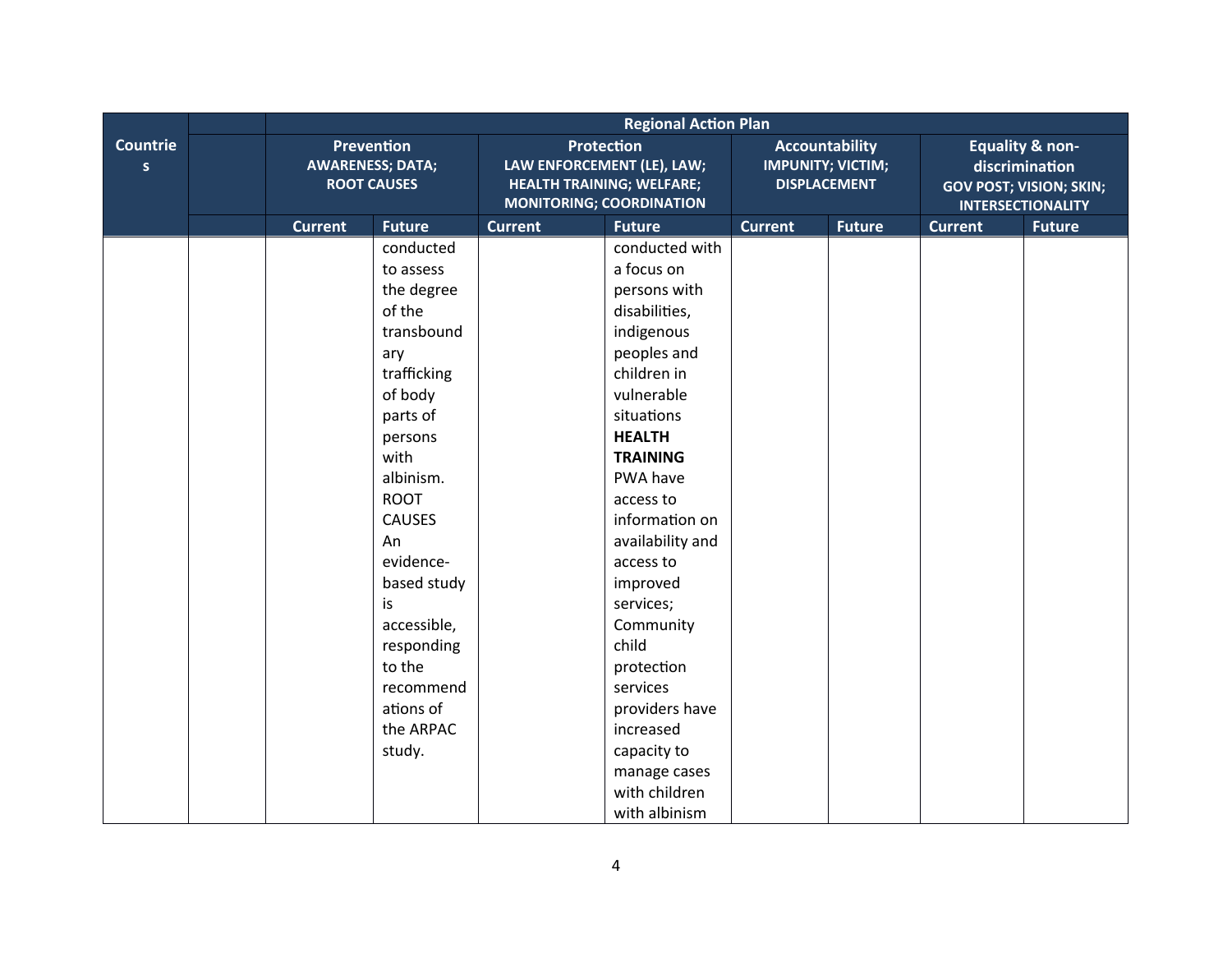|                                |                               |                                                             |                                                                                                                                 | <b>Regional Action Plan</b>                                                                                            |                                                                                                                                                                                                                                         |                                                                          |               |                                                                                                            |               |  |
|--------------------------------|-------------------------------|-------------------------------------------------------------|---------------------------------------------------------------------------------------------------------------------------------|------------------------------------------------------------------------------------------------------------------------|-----------------------------------------------------------------------------------------------------------------------------------------------------------------------------------------------------------------------------------------|--------------------------------------------------------------------------|---------------|------------------------------------------------------------------------------------------------------------|---------------|--|
| <b>Countrie</b><br>$\mathsf S$ |                               | Prevention<br><b>AWARENESS; DATA;</b><br><b>ROOT CAUSES</b> |                                                                                                                                 | <b>Protection</b><br>LAW ENFORCEMENT (LE), LAW;<br><b>HEALTH TRAINING; WELFARE;</b><br><b>MONITORING; COORDINATION</b> |                                                                                                                                                                                                                                         | <b>Accountability</b><br><b>IMPUNITY; VICTIM;</b><br><b>DISPLACEMENT</b> |               | <b>Equality &amp; non-</b><br>discrimination<br><b>GOV POST; VISION; SKIN;</b><br><b>INTERSECTIONALITY</b> |               |  |
|                                |                               | <b>Current</b>                                              | <b>Future</b>                                                                                                                   | <b>Current</b>                                                                                                         | <b>Future</b>                                                                                                                                                                                                                           | <b>Current</b>                                                           | <b>Future</b> | <b>Current</b>                                                                                             | <b>Future</b> |  |
|                                |                               |                                                             |                                                                                                                                 |                                                                                                                        | <b>WELFARE</b><br>Social welfare<br>programs and<br>social<br>protection<br>schemes<br>increasingly<br>inclusive to<br>people living<br>with<br>disabilities,<br>including<br>albinism<br><b>MONITORING</b><br>COORDINATIO<br>${\sf N}$ |                                                                          |               |                                                                                                            |               |  |
|                                | Stand-<br>ing<br><b>Voice</b> |                                                             | <b>AWARENES</b><br>S<br>Genetics-<br>based<br>engagement<br>; Youth<br>media<br>training;<br>global<br>awareness<br><b>DATA</b> |                                                                                                                        |                                                                                                                                                                                                                                         |                                                                          |               |                                                                                                            |               |  |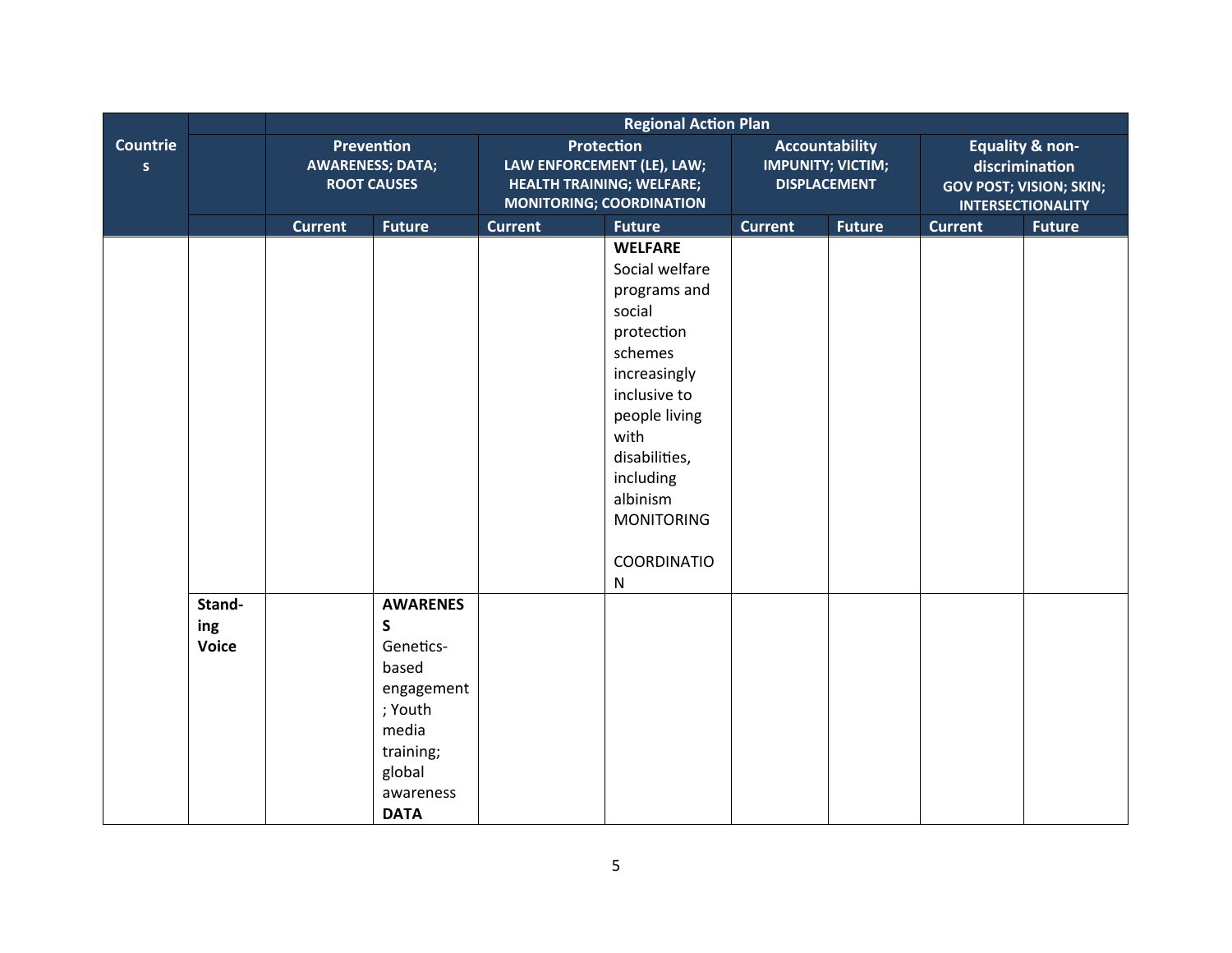|                                 | <b>Regional Action Plan</b> |                                                                                                                                                                      |                                                                                       |                                                                                                                        |                                                                      |                                                                          |                |                                                                                                                                                                                 |               |
|---------------------------------|-----------------------------|----------------------------------------------------------------------------------------------------------------------------------------------------------------------|---------------------------------------------------------------------------------------|------------------------------------------------------------------------------------------------------------------------|----------------------------------------------------------------------|--------------------------------------------------------------------------|----------------|---------------------------------------------------------------------------------------------------------------------------------------------------------------------------------|---------------|
| <b>Countrie</b><br>$\mathsf{s}$ |                             | Prevention<br><b>AWARENESS; DATA;</b><br><b>ROOT CAUSES</b>                                                                                                          |                                                                                       | <b>Protection</b><br>LAW ENFORCEMENT (LE), LAW;<br><b>HEALTH TRAINING; WELFARE;</b><br><b>MONITORING; COORDINATION</b> |                                                                      | <b>Accountability</b><br><b>IMPUNITY; VICTIM;</b><br><b>DISPLACEMENT</b> |                | <b>Equality &amp; non-</b><br>discrimination<br><b>GOV POST; VISION; SKIN;</b><br><b>INTERSECTIONALITY</b>                                                                      |               |
|                                 |                             | <b>Current</b>                                                                                                                                                       | <b>Future</b>                                                                         | <b>Current</b>                                                                                                         | <b>Future</b>                                                        | <b>Current</b>                                                           | <b>Future</b>  | <b>Current</b>                                                                                                                                                                  | <b>Future</b> |
|                                 |                             |                                                                                                                                                                      | Health data;<br>women<br>group                                                        |                                                                                                                        |                                                                      |                                                                          |                |                                                                                                                                                                                 |               |
| Rwanda                          | <b>KiliSun</b>              |                                                                                                                                                                      | <b>AWARENES</b><br>S<br>Education<br>campaing<br><b>DATA</b><br>National<br>programme |                                                                                                                        | <b>HEALTH</b><br>Provision of<br>health services<br>(mobile clinics) |                                                                          |                | <b>SKIN</b><br>Production/<br>Distribution<br>sunscreen<br>(Musanze)                                                                                                            |               |
| <b>Tanzania</b>                 | <b>KiliSun</b><br>Stand-    | <b>AWARENESS</b><br>Education<br>campaign<br><b>DATA</b><br>Data base<br>building<br><b>ROOT</b><br><b>CAUSES</b><br>Assess<br>derma<br>services<br><b>AWARENESS</b> | <b>ROOT</b><br><b>CAUSES</b><br>Research on<br>health                                 | <b>HEALTH</b><br>Provision of<br>health services<br>(mobile clinics)<br>LE                                             | LE                                                                   | <b>VICTIMS</b>                                                           | <b>VICTIMS</b> | <b>SKIN</b><br>Production/<br>Distribution<br>sunscreen<br><b>INTER</b><br>50%<br>beneficiarie<br>$\mathsf{S}$<br>are children<br>&productio<br>n are<br>women<br><b>VISION</b> | <b>VISION</b> |
|                                 |                             |                                                                                                                                                                      |                                                                                       |                                                                                                                        |                                                                      |                                                                          |                |                                                                                                                                                                                 |               |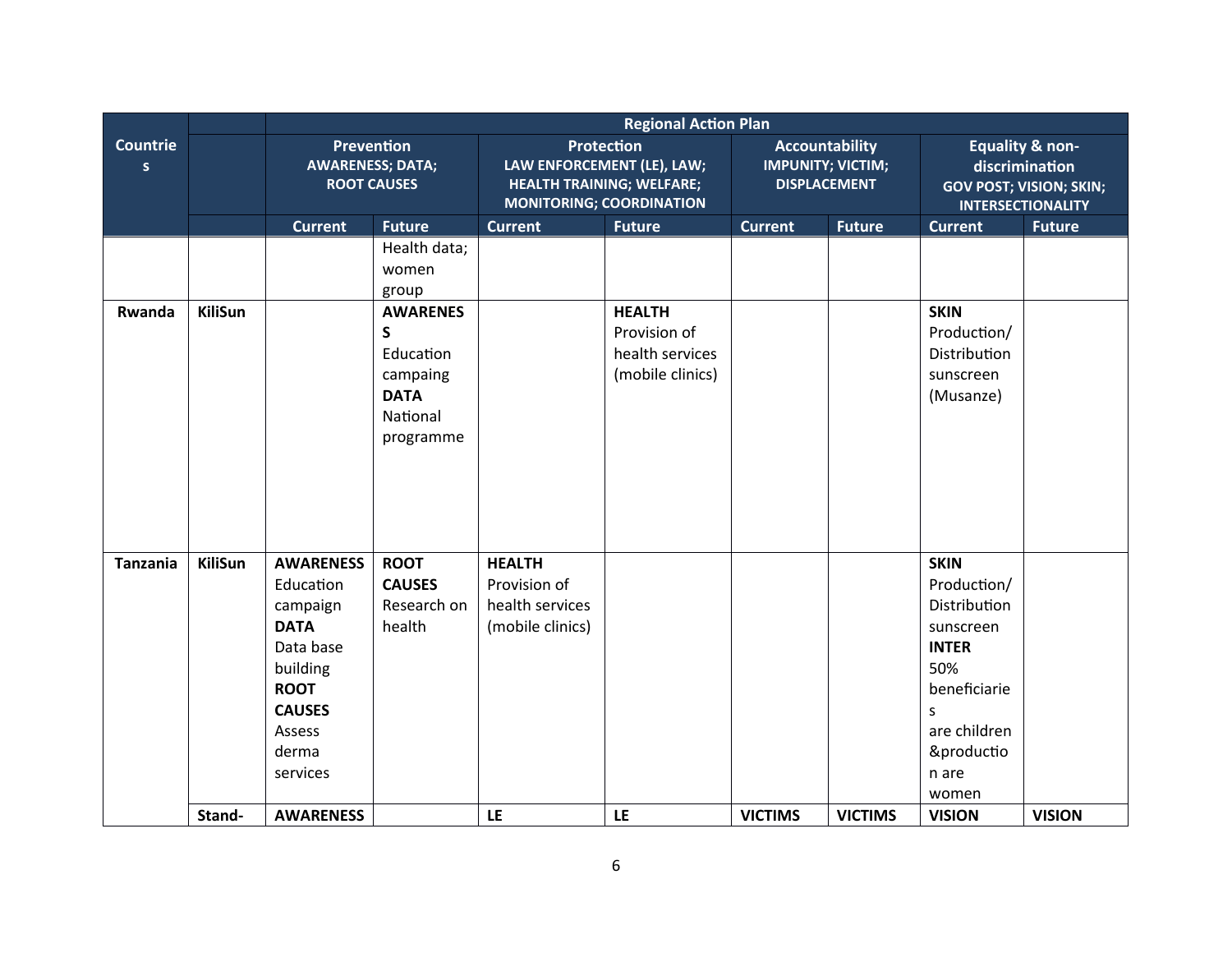|                      |                                                         | <b>Regional Action Plan</b>                                                                                                                                                                                                                                         |                                                                                                                                                                                                                                                                                               |                                                                                                                                                                                                                                   |                                                                                                                                                                                                                                                                                      |                                                                                                                                                                                     |                                                                          |                                                                                                                                         |                                                                                                           |
|----------------------|---------------------------------------------------------|---------------------------------------------------------------------------------------------------------------------------------------------------------------------------------------------------------------------------------------------------------------------|-----------------------------------------------------------------------------------------------------------------------------------------------------------------------------------------------------------------------------------------------------------------------------------------------|-----------------------------------------------------------------------------------------------------------------------------------------------------------------------------------------------------------------------------------|--------------------------------------------------------------------------------------------------------------------------------------------------------------------------------------------------------------------------------------------------------------------------------------|-------------------------------------------------------------------------------------------------------------------------------------------------------------------------------------|--------------------------------------------------------------------------|-----------------------------------------------------------------------------------------------------------------------------------------|-----------------------------------------------------------------------------------------------------------|
| <b>Countrie</b><br>S |                                                         | Prevention<br><b>AWARENESS; DATA;</b><br><b>ROOT CAUSES</b>                                                                                                                                                                                                         |                                                                                                                                                                                                                                                                                               |                                                                                                                                                                                                                                   | <b>Protection</b><br>LAW ENFORCEMENT (LE), LAW;<br><b>HEALTH TRAINING; WELFARE;</b><br><b>MONITORING; COORDINATION</b>                                                                                                                                                               |                                                                                                                                                                                     | <b>Accountability</b><br><b>IMPUNITY; VICTIM;</b><br><b>DISPLACEMENT</b> | <b>Equality &amp; non-</b><br>discrimination<br><b>GOV POST; VISION; SKIN;</b><br><b>INTERSECTIONALITY</b>                              |                                                                                                           |
|                      |                                                         | <b>Current</b>                                                                                                                                                                                                                                                      | <b>Future</b>                                                                                                                                                                                                                                                                                 | <b>Current</b>                                                                                                                                                                                                                    | <b>Future</b>                                                                                                                                                                                                                                                                        | <b>Current</b>                                                                                                                                                                      | <b>Future</b>                                                            | <b>Current</b>                                                                                                                          | <b>Future</b>                                                                                             |
|                      | ing<br><b>Voice</b>                                     | Genetics-<br>based<br>engagement<br>; Youth<br>media<br>training<br>(Mwanza);<br>global<br>awareness<br>(movies)<br><b>DATA</b><br>Health data<br>(skin cancer/<br>visual<br>Impairment)<br><b>ROOT</b><br><b>CAUSES</b><br>Research<br>project; WB<br>consultation | <b>AWARENES</b><br>S<br>Expanded<br>Genetics-b<br>engagement<br>; Youth<br>media<br>training<br>(national);<br>global<br>awareness<br><b>DATA</b><br>Health data<br>(EMR);<br>women<br>group<br><b>ROOT</b><br><b>CAUSES</b><br>Study<br>Dissemina-<br>tion; WB<br>Inclusion<br>project (tbc) | LE information<br><b>HEALTH</b><br><b>TRAINING</b><br>Skin and Vision<br>programme<br><b>WELFARE</b><br>Income-<br>generating<br>projects & skills<br><b>MONITORING</b><br><b>Needs</b><br>assessment<br>and monitoring<br>system | LE in genetics-<br>based public<br>engagement<br>taskforce (Lake<br>Victoria &<br>border regions)<br><b>HEALTH</b><br><b>TRAINING</b><br>Continuity<br><b>WELFARE</b><br>Economic<br>security<br>national<br>programme<br><b>MONITORING</b><br>Upscaling the<br>monitoring<br>system | Counseling<br>support,<br>accomoda-<br>tion;<br>advocacy<br>(Ukerewe<br>Island)<br><b>DISPLACED</b><br>Education<br>scholarship<br>programm<br>e and<br>Umoja<br>Training<br>Centre | continuity                                                               | Ambassador<br>Training<br>Scheme-<br>school-<br>teachers;<br><b>INTER</b><br>Holistic<br>approach,<br>focus on<br>women and<br>children | Expansion<br><b>INTER</b><br>Continuity<br>of research<br>of albinism<br>and other<br>social<br>variables |
|                      | Karagw<br>e<br>Commu<br>nity<br><b>Based</b><br>Rehabil | <b>AWARENESS</b><br><b>DATA</b><br><b>ROOT</b><br><b>CAUSES</b><br>"Albinism                                                                                                                                                                                        | <b>AWARENES</b><br>S<br><b>DATA</b><br><b>ROOT</b><br><b>CAUSES</b>                                                                                                                                                                                                                           |                                                                                                                                                                                                                                   |                                                                                                                                                                                                                                                                                      |                                                                                                                                                                                     |                                                                          |                                                                                                                                         |                                                                                                           |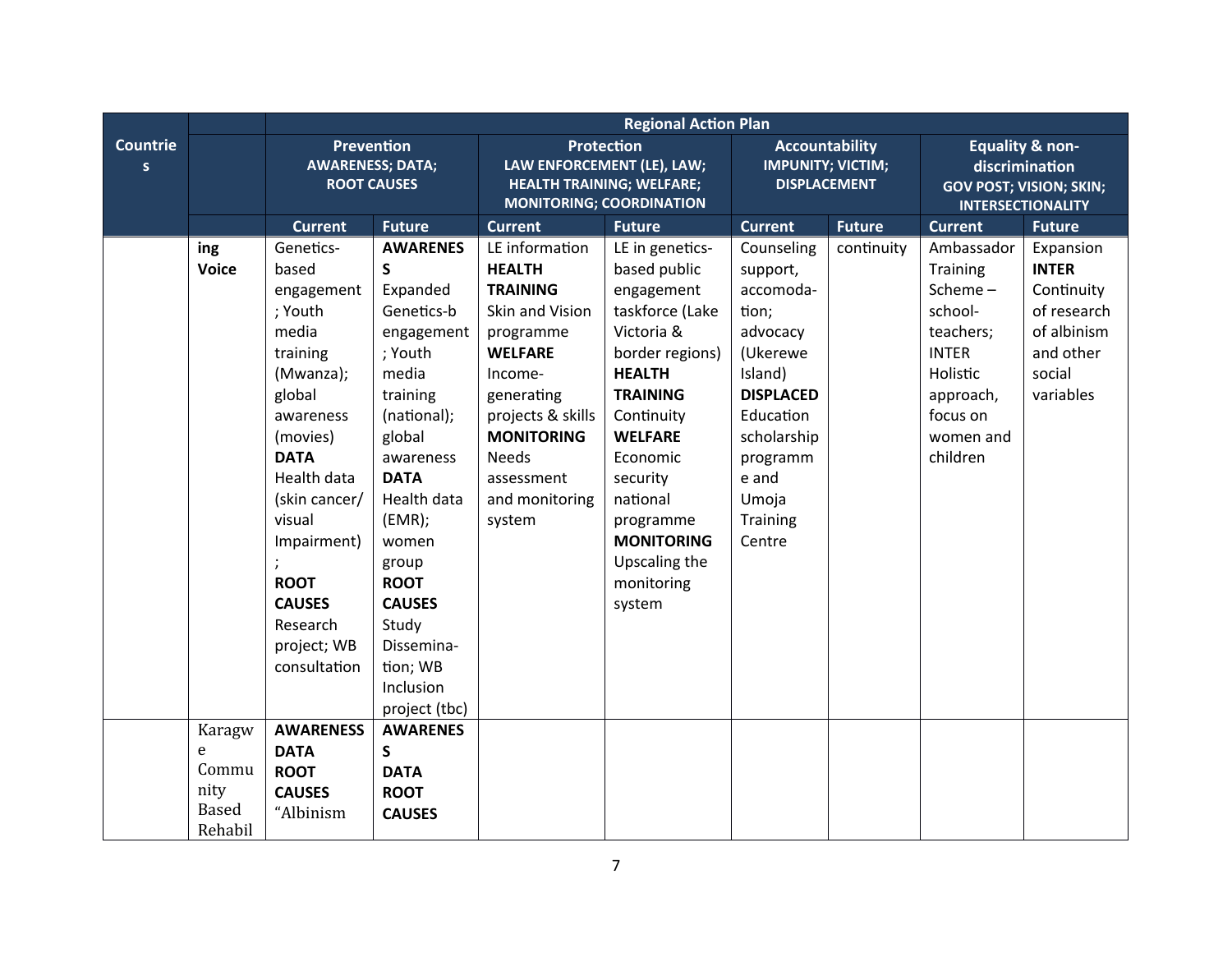|                                 |                                                               | <b>Regional Action Plan</b>                 |                                                                                                                                                                    |                                                                                                                        |                                                                                                  |                                                                          |               |                                                                                                            |               |  |
|---------------------------------|---------------------------------------------------------------|---------------------------------------------|--------------------------------------------------------------------------------------------------------------------------------------------------------------------|------------------------------------------------------------------------------------------------------------------------|--------------------------------------------------------------------------------------------------|--------------------------------------------------------------------------|---------------|------------------------------------------------------------------------------------------------------------|---------------|--|
| <b>Countrie</b><br>$\mathsf{s}$ |                                                               |                                             | Prevention<br><b>AWARENESS; DATA;</b><br><b>ROOT CAUSES</b>                                                                                                        | <b>Protection</b><br>LAW ENFORCEMENT (LE), LAW;<br><b>HEALTH TRAINING; WELFARE;</b><br><b>MONITORING; COORDINATION</b> |                                                                                                  | <b>Accountability</b><br><b>IMPUNITY; VICTIM;</b><br><b>DISPLACEMENT</b> |               | <b>Equality &amp; non-</b><br>discrimination<br><b>GOV POST; VISION; SKIN;</b><br><b>INTERSECTIONALITY</b> |               |  |
|                                 |                                                               | <b>Current</b>                              | <b>Future</b>                                                                                                                                                      | <b>Current</b>                                                                                                         | <b>Future</b>                                                                                    | <b>Current</b>                                                           | <b>Future</b> | <b>Current</b>                                                                                             | <b>Future</b> |  |
|                                 | itation<br>Progra<br>mmes(<br>KCBRP)<br>&<br>Liliane<br>Fonds | Inclusion<br>Programme<br>(ALINC)<br>(2018) | "Albinism<br>Inclusion<br>Programme<br>(ALINC)<br>$(2019-20)$                                                                                                      |                                                                                                                        |                                                                                                  |                                                                          |               |                                                                                                            |               |  |
| Uganda                          | <b>KiliSun</b>                                                |                                             | <b>AWARENES</b><br>$\mathsf{s}$<br>Assessing<br>opportunity<br><b>DATA</b><br>Data base<br>building                                                                |                                                                                                                        | <b>HEALTH</b><br>Assessing<br>engagement-<br>Provision of<br>health services<br>(mobile clinics) |                                                                          |               | <b>SKIN</b><br>Assessing<br>Production/<br>Distribution<br>sunscreen<br>(Busoga)                           |               |  |
|                                 | Stand-<br>ing<br><b>Voice</b>                                 |                                             | <b>AWARENES</b><br>$\mathsf S$<br>Genetics-<br>based<br>engagement<br>; Youth<br>media<br>training;<br>global<br>awareness<br><b>DATA</b><br>Health data;<br>women |                                                                                                                        |                                                                                                  |                                                                          |               |                                                                                                            |               |  |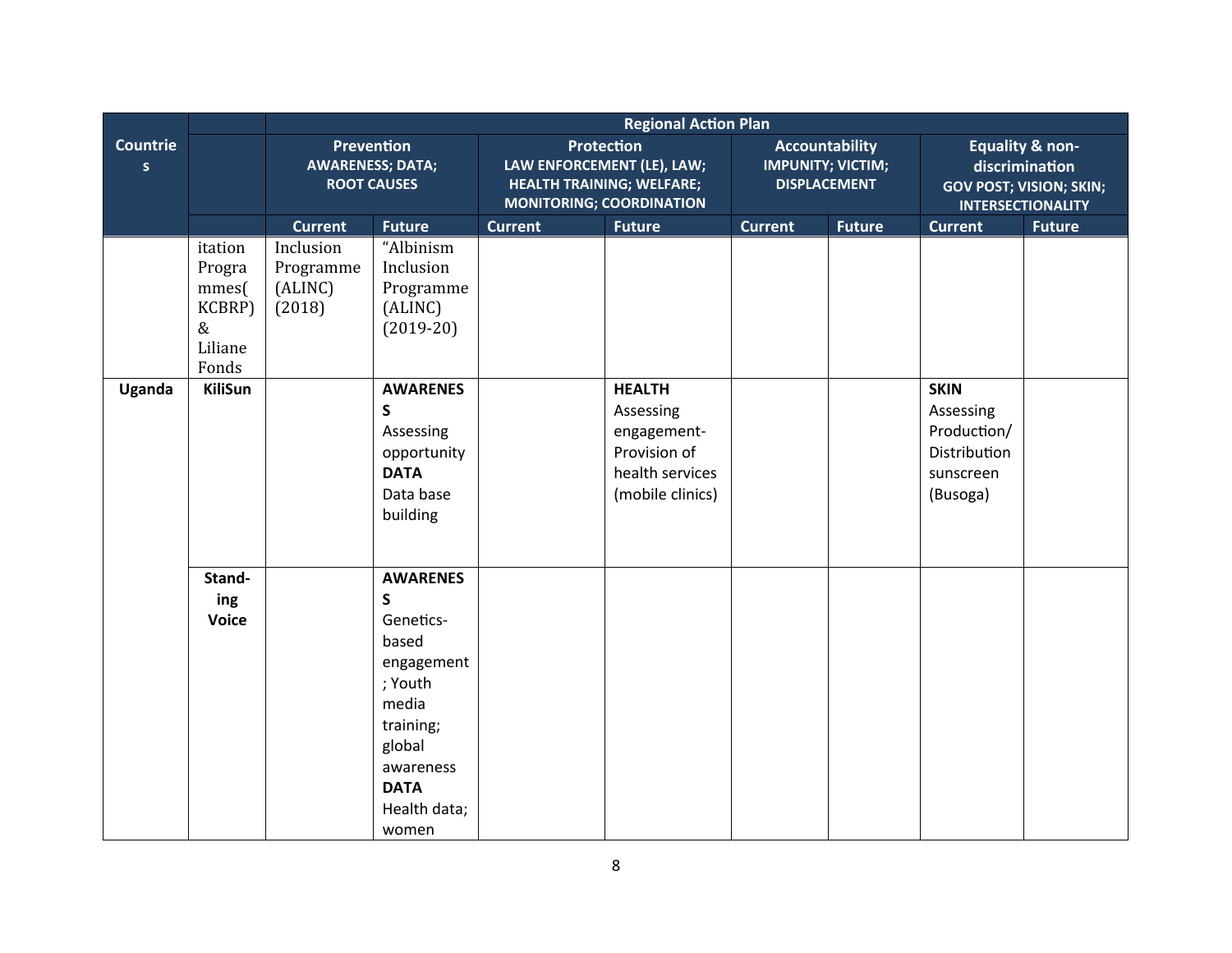|                                 |                               | <b>Regional Action Plan</b>                                                  |                                                                              |                                                                                                                        |                                                                                                                                                                    |                                                                          |                                                                                |                                                                                                            |                                                                                                                                                             |  |
|---------------------------------|-------------------------------|------------------------------------------------------------------------------|------------------------------------------------------------------------------|------------------------------------------------------------------------------------------------------------------------|--------------------------------------------------------------------------------------------------------------------------------------------------------------------|--------------------------------------------------------------------------|--------------------------------------------------------------------------------|------------------------------------------------------------------------------------------------------------|-------------------------------------------------------------------------------------------------------------------------------------------------------------|--|
| <b>Countrie</b><br>$\mathsf{s}$ |                               | Prevention<br><b>AWARENESS; DATA;</b><br><b>ROOT CAUSES</b>                  |                                                                              | <b>Protection</b><br>LAW ENFORCEMENT (LE), LAW;<br><b>HEALTH TRAINING; WELFARE;</b><br><b>MONITORING; COORDINATION</b> |                                                                                                                                                                    | <b>Accountability</b><br><b>IMPUNITY; VICTIM;</b><br><b>DISPLACEMENT</b> |                                                                                | <b>Equality &amp; non-</b><br>discrimination<br><b>GOV POST; VISION; SKIN;</b><br><b>INTERSECTIONALITY</b> |                                                                                                                                                             |  |
|                                 |                               | <b>Current</b>                                                               | <b>Future</b>                                                                | <b>Current</b>                                                                                                         | <b>Future</b>                                                                                                                                                      | <b>Current</b>                                                           | <b>Future</b>                                                                  | <b>Current</b>                                                                                             | <b>Future</b>                                                                                                                                               |  |
|                                 |                               |                                                                              | group                                                                        |                                                                                                                        |                                                                                                                                                                    |                                                                          |                                                                                |                                                                                                            |                                                                                                                                                             |  |
| <b>Africa</b>                   | <b>IBAHRI</b>                 | <b>AWARENESS</b><br>Disseminatio<br>n of report<br>"Waiting to<br>disappear" | <b>AWARENES</b><br>S<br>Human<br>Rights (HR)<br>Project:<br>lawyers &<br>PwA | LE; LAW<br>Report                                                                                                      | LE<br>In HR Project<br><b>LAW</b><br>Exploring to be<br>in project                                                                                                 | <b>IMPUNITY</b><br>Report                                                | <b>IMPUNITY</b><br>Exploring<br>to be in<br>project                            | VISION;<br><b>SKIN; INTER</b><br>Report                                                                    |                                                                                                                                                             |  |
|                                 | Stand-<br>ing<br><b>Voice</b> |                                                                              | <b>DATA</b><br>Health Data;<br>Women's<br>Action<br>Group                    |                                                                                                                        | <b>HEALTH</b><br><b>TRAINING</b><br>International<br>replication of<br>Skin and Vision<br>programmes;<br><b>MONITORING</b><br>Replicating<br>monitoring<br>systems |                                                                          | <b>VICTIM</b><br>Replica-<br>tion of the<br>Women<br>Action<br>Group<br>model; |                                                                                                            | <b>VISION</b><br>Replicate<br>the Vision<br>Ambassador<br>Training<br>Scheme<br><b>SKIN</b><br>Replicate<br>the Skin<br>Programme<br>(two new<br>countries) |  |
|                                 | Open<br>Society               | <b>AWARENESS</b><br>Communica<br>tion work<br>around IAAD                    | <b>AWARENES</b><br>S<br>Communica<br>tion work<br>around<br><b>IAAD</b>      |                                                                                                                        |                                                                                                                                                                    | <b>MONITORI</b><br><b>NG</b><br>Sub-<br>regional<br>Capacity<br>building |                                                                                |                                                                                                            |                                                                                                                                                             |  |
|                                 | IOM/<br><b>UNICRI</b>         |                                                                              |                                                                              |                                                                                                                        |                                                                                                                                                                    |                                                                          | <b>IMPUNITY</b><br>Study on                                                    |                                                                                                            |                                                                                                                                                             |  |